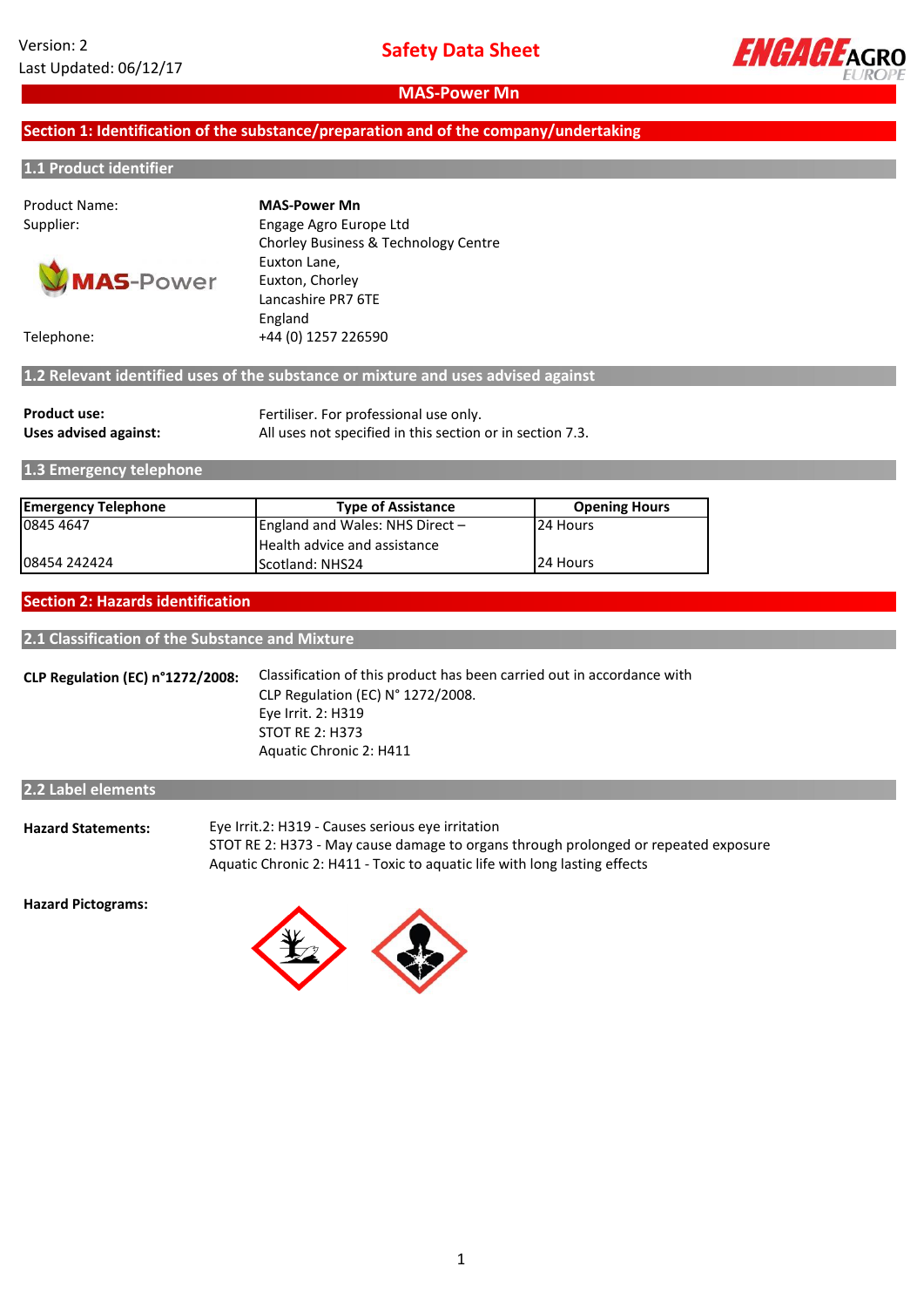# Version: 2 Last Updated: 06/12/17

**Safety Data Sheet**



**MAS-Power Mn**

#### Danger

P280: Wear protective gloves/protective clothing/eye protection/face protection.

**Signal words: Precautionary Statement: Storage Precautionary Statement: Prevention Precautionary Statement: Response Precautionary Statement: Disposal**

P403+P233 - store in a well-ventilated place. Keep container tightly closed.

## **2.3 Other Hazards**

None known

#### **Section 3: Composition/information on ingredients**

#### **3.1 Substances**

| Hazardous Ingredient(s) | % $W/W$ | CAS No.    | EC No.    | <b>EC Classification</b>                 |
|-------------------------|---------|------------|-----------|------------------------------------------|
| Manganese Sulphate      | 30-40   | 10034-96-5 | 232-089-9 | STOT RE 2, Aquatic Chronic 2, H373, H411 |
| Monohvdrate             |         |            |           |                                          |
| Citric Acid Monohydrate | 1-5     | 5949-29-1  | 201-069-1 | Eye Irrit. 2, H319                       |

## **Section 4: First aid measures**

#### **4.1 Description of first aid measures**

The symptoms resulting from intoxication can appear after exposure, therefore, in case of doubt, seek medical attention.

| <b>By inhalation:</b> | If inhaled, move person to fresh air. If not breathing give artificial respiration. Seek medical advice. |
|-----------------------|----------------------------------------------------------------------------------------------------------|
| By skin contact:      | Wash area with soap and plenty of water. Seek medical advice.                                            |
| By eye contact:       | Rinse eyes with water for at least 15 minutes. Seek medical advice.                                      |
| By Ingestion:         | Rinse mouth with water. Seek medical advice.                                                             |

**4.2 Most Important symptoms and effects, both acute and delayed:**

Most important known symptoms and effects are described in Section 2.

**4.3 Indication of any immediate medical attention and special treatment needed**

TREAT SYMPTOMATICALLY. If you feel unwell seek medical advice. Show the label where possible. Show this safety data sheet to the doctor in attendance

#### **Section 5: Fire-fighting measures**

#### **5.1 Extinguishing media**

**Extinguishing media:**

Use water spray, alcohol-resistant foam, dry chemical or carbon dioxide.

#### **5.2 Special hazards arising from the substance or mixture**

**Exposure hazards:**

No data available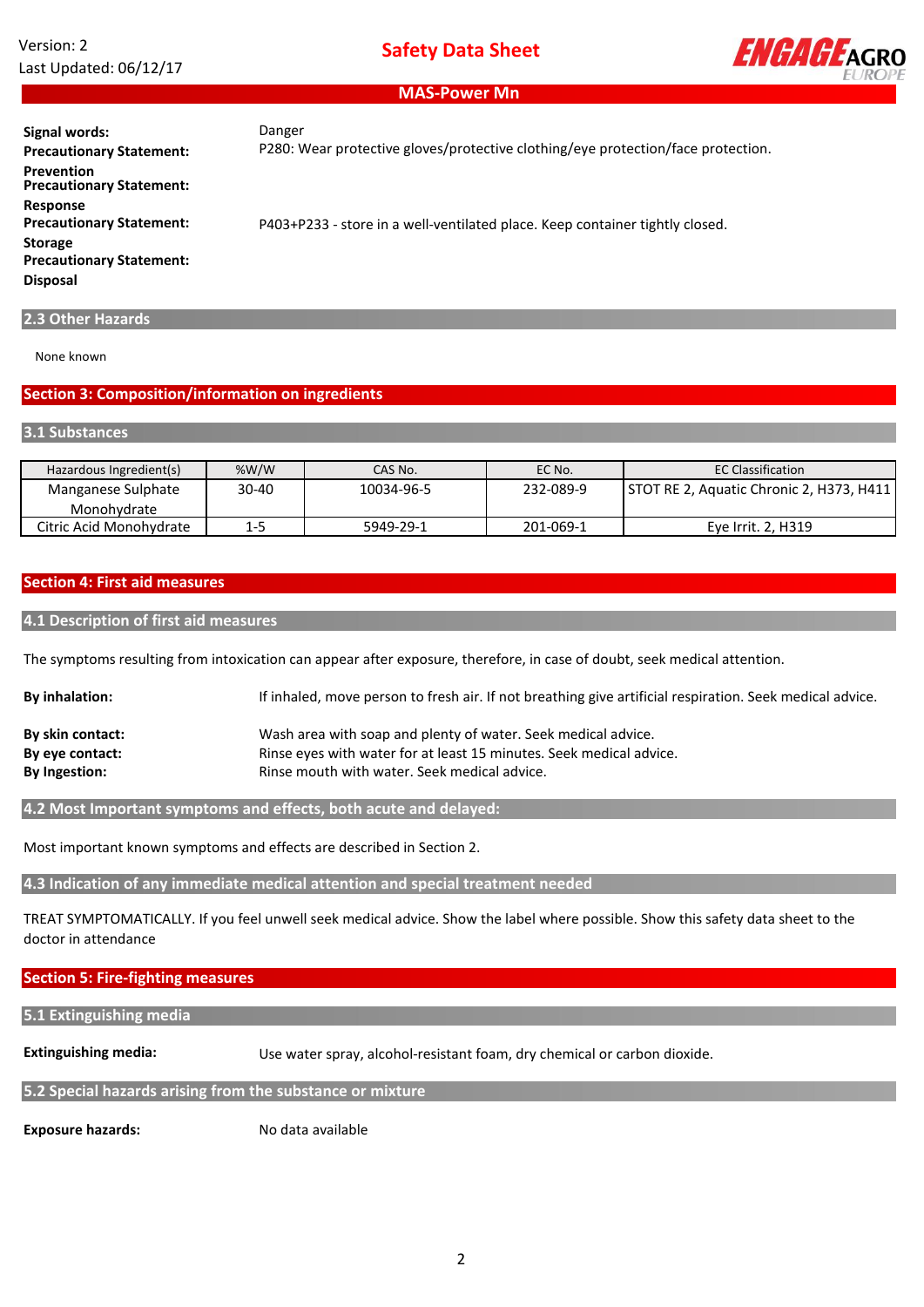**Safety Data Sheet**

**MAS-Power Mn**



## **5.3 Advice for firefighters**

**Advice for fire-fighters:** Use self-contained breathing apparatus for firefighters if necessary.

# **Personal precautions: Environmental precautions: Clean-up procedures: 6.4 Reference to other sections** In the event of a spillage, evacuate area and attempt to contain and absorb with sand, earth or other inert material. Sweep up and place waste in sealed containers. Contact local authority for controlled waste disposal. **Section 6: Accidental release measures 6.1 Personal precautions, protective equipment and emergency procedures 6.2 Environmental precautions 6.3 Methods and material for containment and cleaning up** Prevent further spillages if safe to do so. Do not let product enter drains. Discharge in to the environment must be avoided. Use personal protective equipment. Avoid breathing vapours, mist or gas. Ensure adequate ventilation.

**Reference to other sections:** 

# **Section 7: Handling and storage**

| 7.1 Precautions for safe handling                                |                                                                                                 |  |  |
|------------------------------------------------------------------|-------------------------------------------------------------------------------------------------|--|--|
| <b>Precautions for safe handling:</b>                            | Avoid contact with skin and eyes. Always use PPE when handling/transporting chemicals.          |  |  |
| 7.2 Conditions for safe storage, including any incompatibilities |                                                                                                 |  |  |
| <b>General conditions for storage:</b>                           | Keep containers tightly closed when not in use. Store in a cool, dry and well ventilated place. |  |  |
| 7.3 Specific end use(s)                                          |                                                                                                 |  |  |
|                                                                  |                                                                                                 |  |  |

# **Section 8: Exposure controls/personal protection**

-

#### **8.1 Control Parameters**

**Specific end use(s):**

Substances whose occupational exposure limits have to be monitored in the work environment.

No data is available for this product.

| Substance          | Cas No.    | <b>LTEL</b> (8hr TWA mg/m <sup>3</sup> ) | $STEL(mg/m^3)$ | <b>Note</b>                              |
|--------------------|------------|------------------------------------------|----------------|------------------------------------------|
| Manganese Sulphate |            |                                          |                | <b>UK. EH40 WEL - Workplace Exposure</b> |
| Monohvdrate        | 10034-96-5 | U.J                                      |                | 1.5 I Limits                             |

**DNEL (Workers):** Non-applicable **DNEL (General population):** Non-applicable PNEC: Non-applicable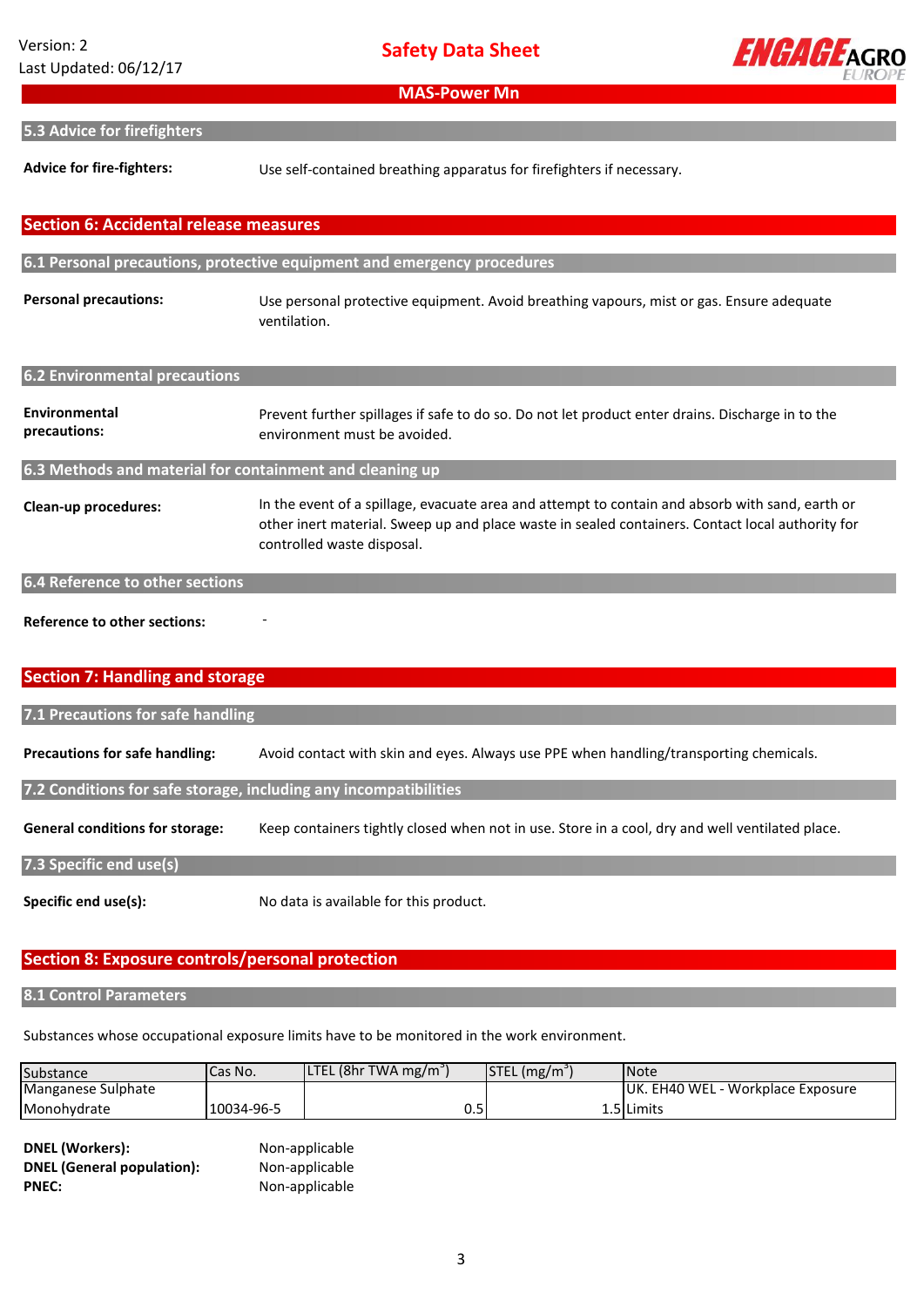**Safety Data Sheet**



# **MAS-Power Mn**

#### **8.2 Exposure controls**







#### **A - General security and hygiene measures in the work place**

Avoid contact with skin and eyes. Always use PPE when handling/transporting chemicals.

#### **B - Specific Respiratory Protection**

When necessary use of a full face particle respirator is recommended.

## **C - Specific protection for the hands**

Chemical resistance gloves (i.e. nitrile) should be worn at all times when handling this material.

## **D - Ocular and facial protection**

Use safety goggles.

# **E - Bodily protection**

Protective clothing

#### **Environmental exposure controls:**

In accordance with the community legislation for the protection of the environment it is recommended to avoid environmental spillage of both the product and its container. For further information See sections 6 and 13.

#### **Volatile organic compounds**

Non-applicable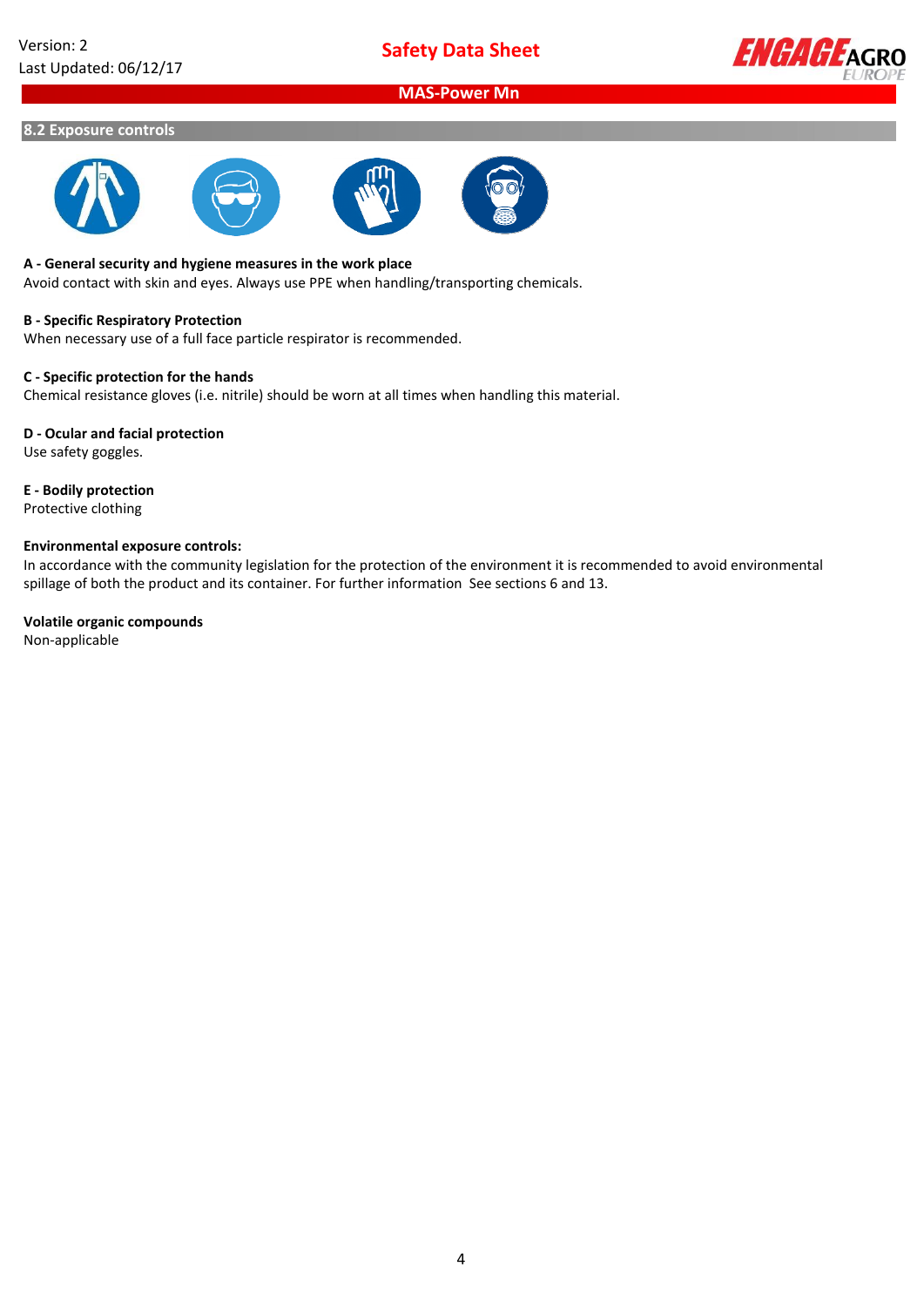

# **Section 9: Physical and chemical properties**

**9.1 Information on basic physical and chemical properties**

| Form:                        | Liquid                        |
|------------------------------|-------------------------------|
| Colour:                      | Pale pink                     |
| Odour:                       |                               |
| pH (value)                   | $1.8 - 3.0$                   |
| <b>Boiling Point:</b>        | No data available             |
| Flash Point:                 | No data available             |
| Flammable limits:            | Non-flammable                 |
| <b>Explosive Properties:</b> | Not predicted to be explosive |
| Oxidising properties:        | No data available             |
| Vapour pressure              | No data available             |
| Density:                     | $S.G. = 1.36 - 1.38$          |
| Solubility (water):          | Miscible                      |
| Solubility (other):          | No data available             |
| Partition coefficient:       | No data available             |
| Viscosity:                   | No data available             |
| Vapour density:              | No data available             |
| Relative evaporation rate:   | No data available             |

# **9.2 Other Information**

No data available

| <b>Section 10: Stability and reactivity</b> |                                 |  |  |
|---------------------------------------------|---------------------------------|--|--|
| 10.1 Reactivity                             |                                 |  |  |
| <b>Reactivity:</b>                          | No data available               |  |  |
| 10.2 Chemical stability                     |                                 |  |  |
| <b>Chemical stability:</b>                  | Stable under normal conditions. |  |  |
| 10.3 Possibility of hazardous reactions     |                                 |  |  |
| <b>Hazardous reactions:</b>                 | None known                      |  |  |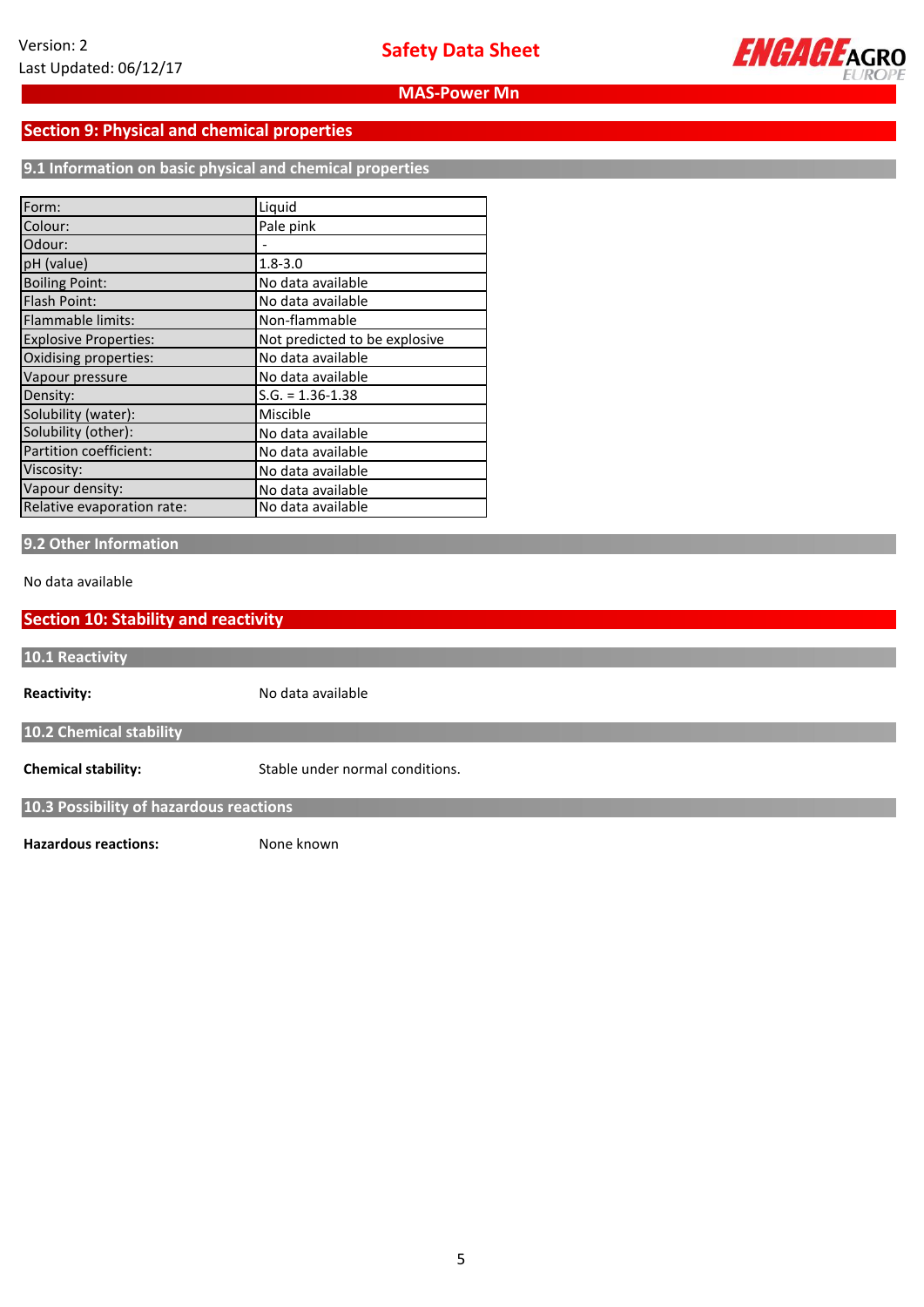**Safety Data Sheet**



| <b>MAS-Power Mn</b>                          |                                                        |  |  |
|----------------------------------------------|--------------------------------------------------------|--|--|
| 10.4 Conditions to avoid                     |                                                        |  |  |
| <b>Conditions to avoid:</b>                  | No data available                                      |  |  |
| 10.5 Incompatible materials                  |                                                        |  |  |
| Incompatible materials:                      | No data available                                      |  |  |
| 10.6 Hazardous decomposition products        |                                                        |  |  |
| <b>Haz. Decomposition Products:</b>          | No data available                                      |  |  |
| <b>Section 11: Toxicological information</b> |                                                        |  |  |
| 11.1 Information on toxicological effects    |                                                        |  |  |
| Inhalation:                                  | No data available                                      |  |  |
| <b>Skin contact:</b>                         | No data available                                      |  |  |
| Eye contact:                                 | No data available                                      |  |  |
| Ingestion:                                   | No data available                                      |  |  |
| Long term exposure:                          | No data available                                      |  |  |
|                                              | 11.2 Specific toxicology information on the substances |  |  |

No data available **available**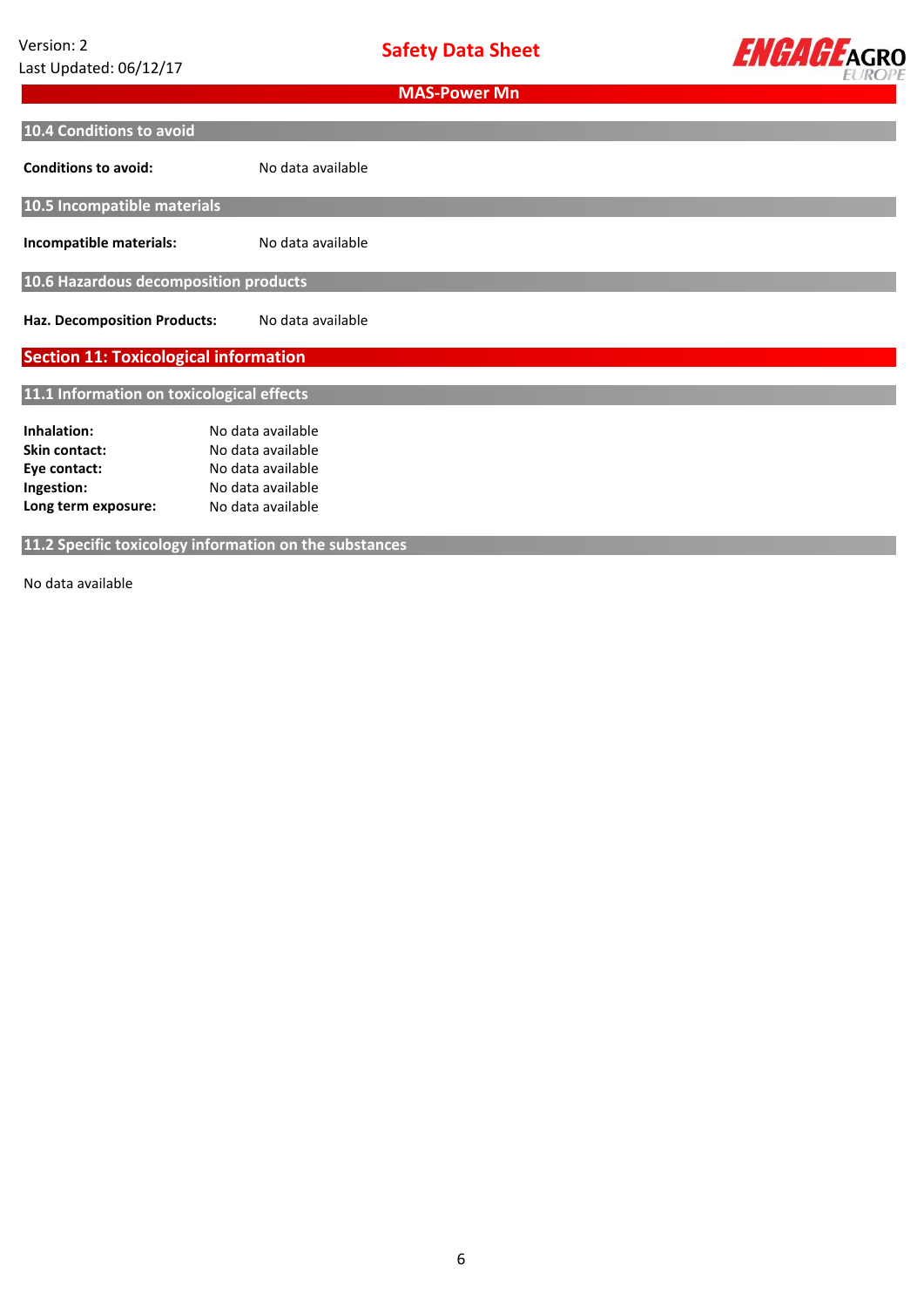

# **Section 12: Ecological information**

## **12.1 Toxicity**

No data available

**12.2 Persistence and degradability**

No data available

**12.3 Bioaccumulative potential**

No data available

**12.4 Mobility in soil**

No data available

**12.5 Results of PBT and vPvB assessment**

The substance does not meet the criteria for PBT or vPvB

## **12.6 Other adverse effects**

No data available

# **Section 13: Disposal considerations**

| 13.1 Waste treatment methods |                                                                                                         |  |  |
|------------------------------|---------------------------------------------------------------------------------------------------------|--|--|
| <b>Waste Disposal:</b>       | Should be disposed of by a licenced disposal company. Do not re-use packaging for any other<br>purpose. |  |  |
| Disposal of packaging:       | Do not re-use. Use of a licenced disposal company is recommended.                                       |  |  |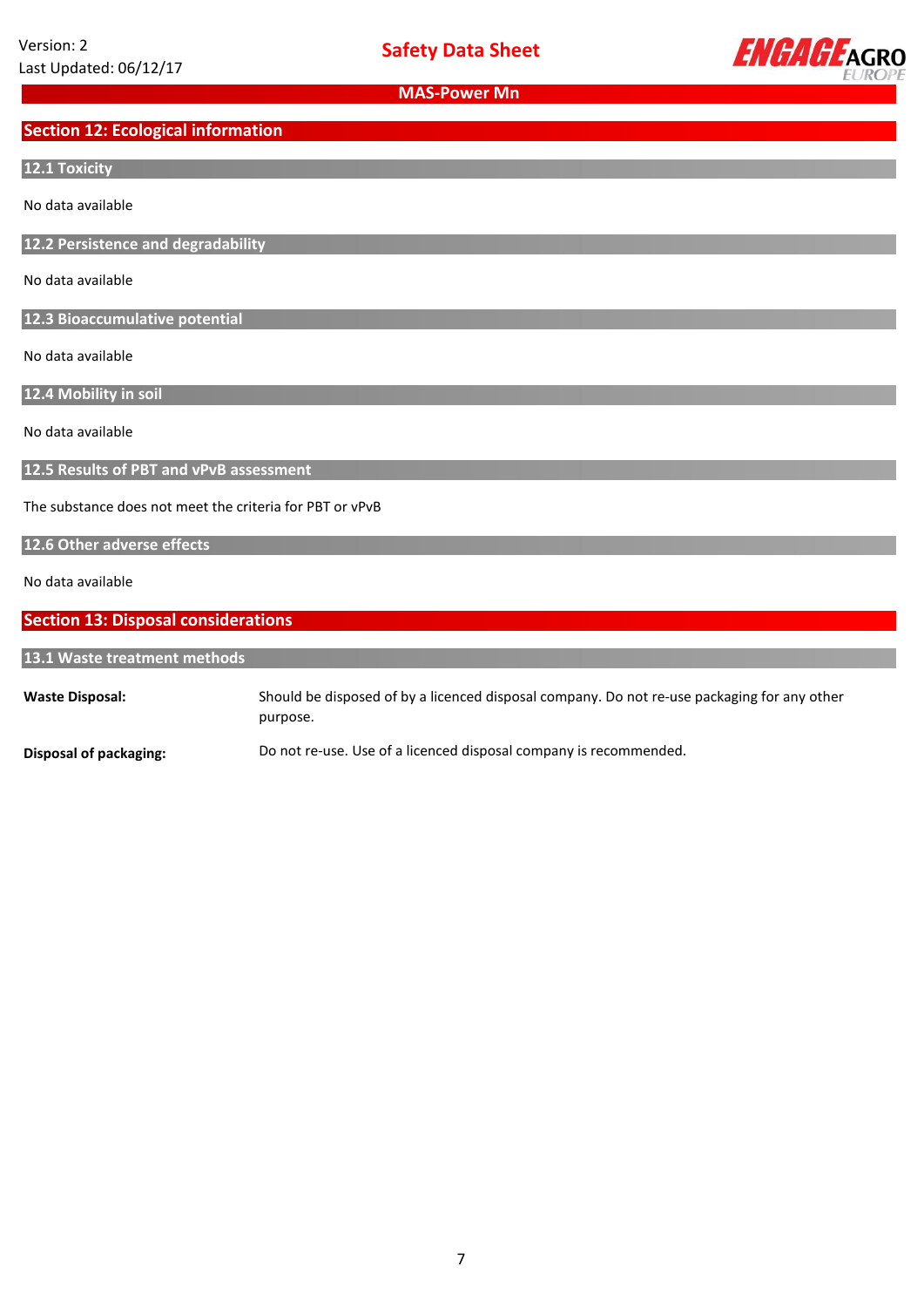

# **Section 14: Transport information**

| Transport of dangerous goods by land       |                                  | Transport of dangerous goods by sea       |                                  |
|--------------------------------------------|----------------------------------|-------------------------------------------|----------------------------------|
| With regard to ADR 2015 and RID 2015:      |                                  | With regard to IMDG 37-14                 |                                  |
| 14.1 - UN number:                          | <b>UN3082</b>                    | 14.1 - UN number:                         | <b>UN3082</b>                    |
| 14.2 - UN proper shipping name:            | <b>Environmentally Hazardous</b> | 14.2 - UN proper shipping name:           | <b>Environmentally Hazardous</b> |
|                                            | Substance, Liquid, N.O.S.        |                                           | Substance, Liquid, N.O.S.        |
|                                            | (Manganese Sulphate              |                                           | (Manganese Sulphate)             |
|                                            | Monohydrate)                     |                                           | Monohydrate)                     |
| 14.3 - Transport hazard class(es):         | ADR/RID:9                        | 14.3 - Transport hazard class(es)         | IMDG: 9                          |
| Labels:                                    | $\overline{\phantom{a}}$         | Labels: -                                 |                                  |
| 14.4 - Packing group                       | Ш                                | 14.4 - Packing group                      | III                              |
| 14.5 - Dangerous for the env.:             | <b>Yes</b>                       | 14.5 - Dangerous for the env.:            | Yes                              |
| 14.6 - Special precautions for user        |                                  | 14.6 - Special precautions for user:      |                                  |
| Special regulations: Hazard ID -           |                                  | Special regulations: Non-applicable       |                                  |
| Tunnel restriction code: Category -        |                                  | EmS codes: F-A, S-F                       |                                  |
| Physico-Chemical properties: See section 9 |                                  | Physico-chemicalproperties: See section 9 |                                  |
| Limited Quantities: Non-applicable         |                                  | Limited quantities: Non-applicable        |                                  |
| 14.7 - Transport in bulk according         |                                  | 14.7 - Transport in bulk according to     |                                  |
| to Annex II of Marpol and IBC Code:        | Non-applicable                   | Annex II of Marpol and IBC code:          | Non-applicable                   |
| Transport of dangerous goods by air        |                                  |                                           |                                  |
| With regard to IATA/ICAO 2015:             |                                  |                                           |                                  |
| 14.1 - UN number:                          | <b>UN1993</b>                    |                                           |                                  |
| 14.2 - UN proper shipping name:            | <b>Environmentally Hazardous</b> |                                           |                                  |
|                                            | Substance, Liquid, N.O.S.        |                                           |                                  |
|                                            | (Manganese Sulphate              |                                           |                                  |
|                                            | Monohydrate)                     |                                           |                                  |
| 14.3 - Transport hazard class(es):         | 9                                |                                           |                                  |
| Labels:                                    |                                  |                                           |                                  |
| 14.4 - Packing group                       | Ш                                |                                           |                                  |
| 14.5 - Dangerous for the environment:      | Yes                              |                                           |                                  |
| 14.6 - Special precautions for user        |                                  |                                           |                                  |
| Physico-Chemical properties: See section 9 |                                  |                                           |                                  |
| 14.7 - Transport in bulk according         |                                  |                                           |                                  |
| to Annex II of Marpol and IBC Code:        |                                  |                                           |                                  |
| Packing instruction (Cargo): -             |                                  |                                           |                                  |
| Maximum quantity: -                        |                                  |                                           |                                  |
| Packing instruction (Passenger) -          |                                  |                                           |                                  |
| Maximum quantity: -                        |                                  |                                           |                                  |
|                                            |                                  |                                           |                                  |